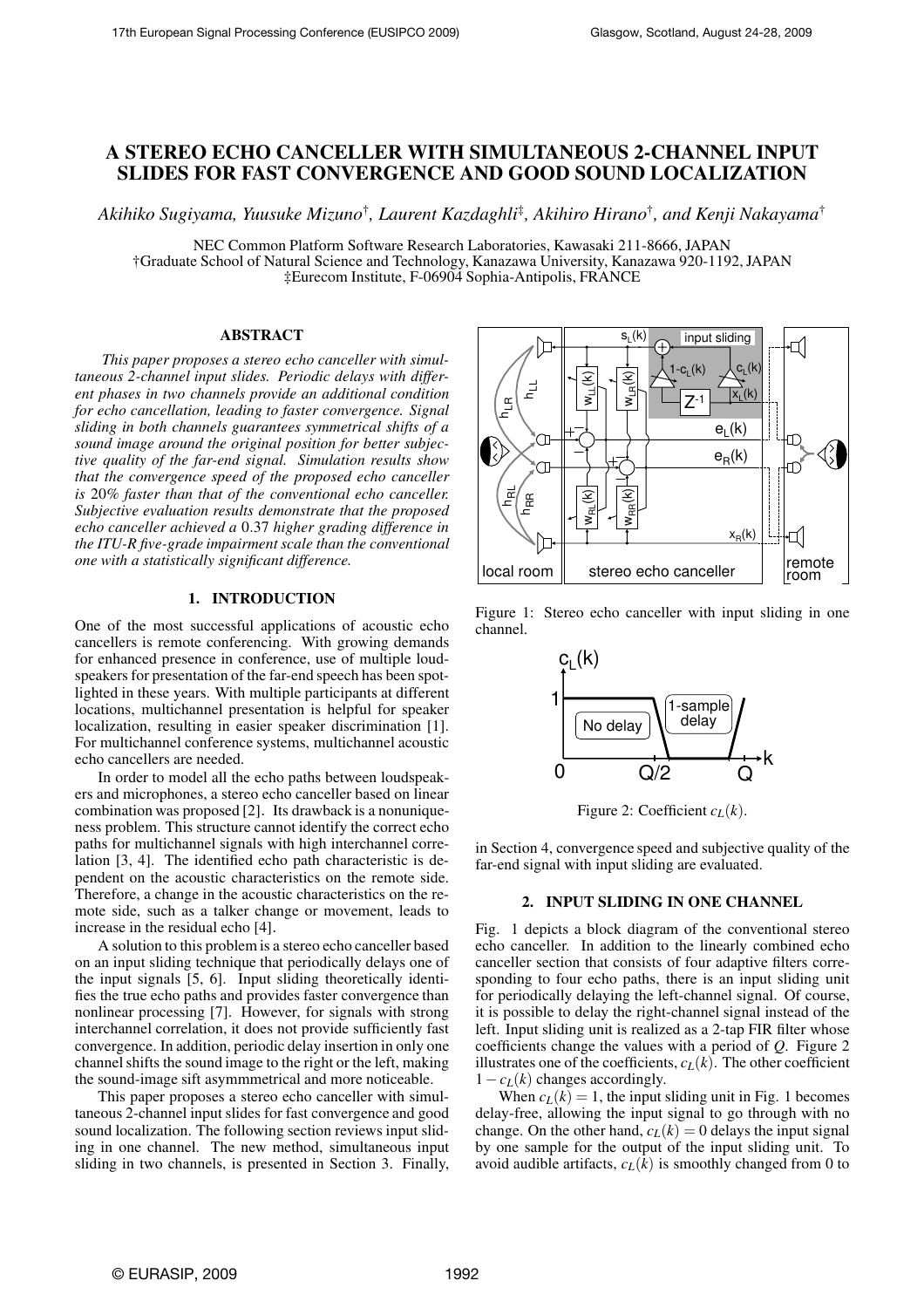

Figure 3: Intuitive illustration of ideal-solution search.



Figure 4: Shift of sound image (1-channel input sliding).

1 or 1 to 0. The input sliding provides two different conditions for echo cancellation with and without the delay. The common solution to the two conditions is the correct impulse response of the echo path that is to be identified.

An intuitive illustration of ideal-solution search by the conventional stereo echo canceller is shown in Fig. 3. Two lines represent two sets of indefinite solutions with and without the delay. Their intersection is the ideal solution. When adaptation by NLMS algorithm starts from an initial condition, the coefficients perpendicularly approach the linear line representing a set of indefinite solutions [8]. They move toward Line A when there is no delay and Line B when there is a delay. Adaptive filter coefficients develop and approach the ideal solution by alternating these two movements.

Input sliding generates shifts of sound image, which were not encountered in the original linear combination structure. It does not move the sound image from its original position. However, input sliding in one channel periodically delays the input signal, leading to a shift of the sound image. Figure 4 shows such a shift of the sound image. Because delay is applied in the left channel in Fig. 4, the right-channel signal arrives at the ear earlier than the left-channel signal. This fact makes a sound image shift toward the left. When there are periodic changes in the input signals with and without a delay, the sound image goes back and forth between the original and the left-shifted positions. The sound image therefore moves around the center between the original and the left-shifted positions as in the dash-dot line in Fig. 4, and becomes unfocused. This is a noticeable artifact.



Figure 5: Stereo echo canceller with input sliding in two channels.



Figure 6: Coefficients  $c_L(k)$  and  $c_R(k)$ .

### 3. INPUT SLIDING IN TWO CHANNELS

Input sliding in two channels, as shown in Fig. 5, has one sliding unit in both channels. Fig. 6 illustrates coefficients  $c_L(k)$  and  $c_R(k)$  that are out of phase. Although the leftchannel coefficient,  $c_L(k)$ , is equal to that in Fig. 2, its rightchannel counterpart has the same shape with a *Q*/4 advanced phase.

Fig. 6 indicates that there are four states, namely, no delay in both channels, 1-sample delay in the left channel, 1-sample delay in both channels, and 1-sample delay in the right channel. Considering that the first and the third states are equivalent, there are three different states corresponding to three different conditions. Input sliding in one channel provides two different states with and without a delay, leading to two different conditions. Input sliding in two channels achieves fast convergence by three different conditions for echo cancellation, which are generated by simultaneous input slides in two channels.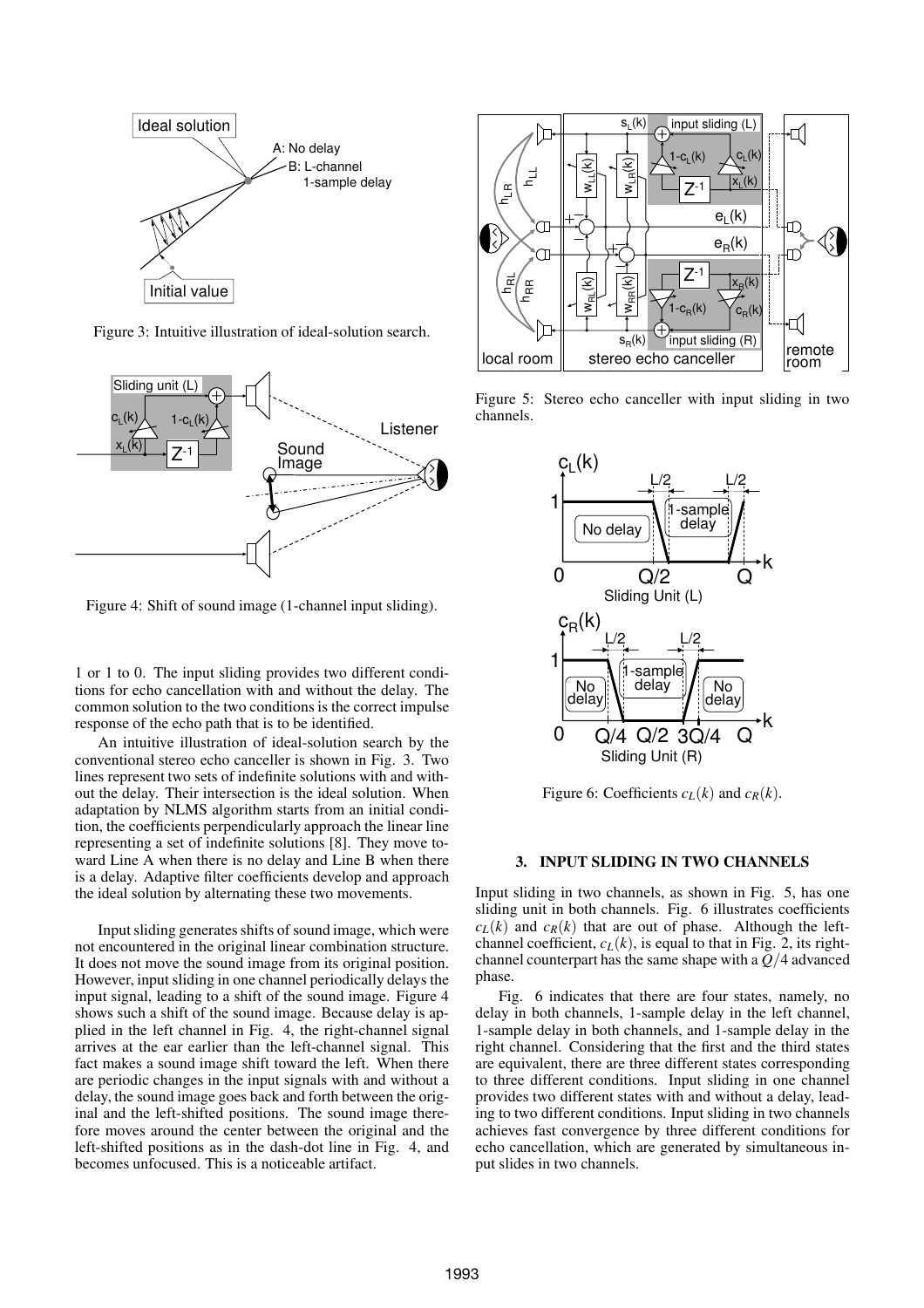

Figure 7: Intuitive illustration of searching for ideal solution.



Figure 8: Shift of sound image (2-channel input sliding).

Ideal-solution search in the case of input sliding in two channels is illustrated in Fig. 7. An additional channel with input sliding generates another set of indefinite solutions represented by a new linear line. The coefficients approach the correct solution by going back and forth among three lines corresponding to A: no delay, B: 1-sample delay in the left channel, and C: 1-sample delay in the right channel. Compared to Fig. 3, the coefficients converge to the correct solution in a shorter time in the case of Fig. 7.

Figure 8 shows sound-image shifts in case of twochannel input sliding. Because there are input sliding units in two channels, the sound-image moves toward both the left and the right. The sound image at the center moves around the center, making the artifacts less noticeable than input sliding in one channel. However, the angle of the soundimage shift is twice as wide as that in the other case. It means that the artifacts are more serious. For this reason, the amount of delay in the case of two-channel input sliding should be set to the half of the delay in the single-channel input sliding.

Fig. 9 depicts shift of the sound image originally located at the center in the case of two-channel input sliding. Sound image locations (a) and (b) correspond to 2- and 1-sample delays, respectively. Because the latter results in half the shift of the former, 2-sample delay in one channel and 1-sample delay in two channels have the same shift angle with different center positions.

# 4. EVALUATIONS

# 4.1 Convergence Speed

Linear Combination structure (LC), LC structure with 1 channel input sliding (LC-1IS), LC structure with 2-channel



Figure 9: Delay and angle of sound-image shift.

Table 1: Parameters

| <b>Input Sliding</b> |            |  | LC $\vert$ LC-1IS1 $\vert$ LC-1IS2 $\vert$ LC-2IS |  |
|----------------------|------------|--|---------------------------------------------------|--|
| Number of taps       | 64 or 1000 |  |                                                   |  |
| Stepsize             |            |  |                                                   |  |
|                      |            |  |                                                   |  |
|                      |            |  |                                                   |  |
| Delay in samples     |            |  |                                                   |  |
| Ambient noise        |            |  |                                                   |  |

input sliding (LC-2IS) were evaluated from viewpoints of convergence characteristics and ERLE (echo return-loss enhancement) by simulations. *Q* and *L* are parameters for determining the period of input slides. By setting a large value, artifacts by input slides become less noticeable. Parameter values are summarized in Tab. 1. 10 speech signals (5 male and 5 female voice signals) sampled at 16kHz were used as the input signal. Coefficients of the adaptive filters were updated by the NLMS algorithm. As an ambient noise, a white noise was added to the echo with an echo-to-noise ratio (ENR) of −40 dB. LC-1IS was evaluated with two different values of the delay. LC-1IS1 and LC-1IS2 have 1- and 2-sample delays for one of the far-end signals, respectively. LC-1IS2 has a 2-sample delay, which has the same angle of sound-image shift as that of LC-2IS.

Norm of the coefficient-error vector (NCEV) was used as a measure for correct echo-path identification. NCEV is determined as an error norm between the echo-path impulse response and the filter coefficient vectors. NCEV is calculated by

$$
NCEV(k) = 10\log_{10}\frac{||\mathbf{h} - \mathbf{w}(k)||^2}{||\mathbf{h}||^2}
$$
 (1)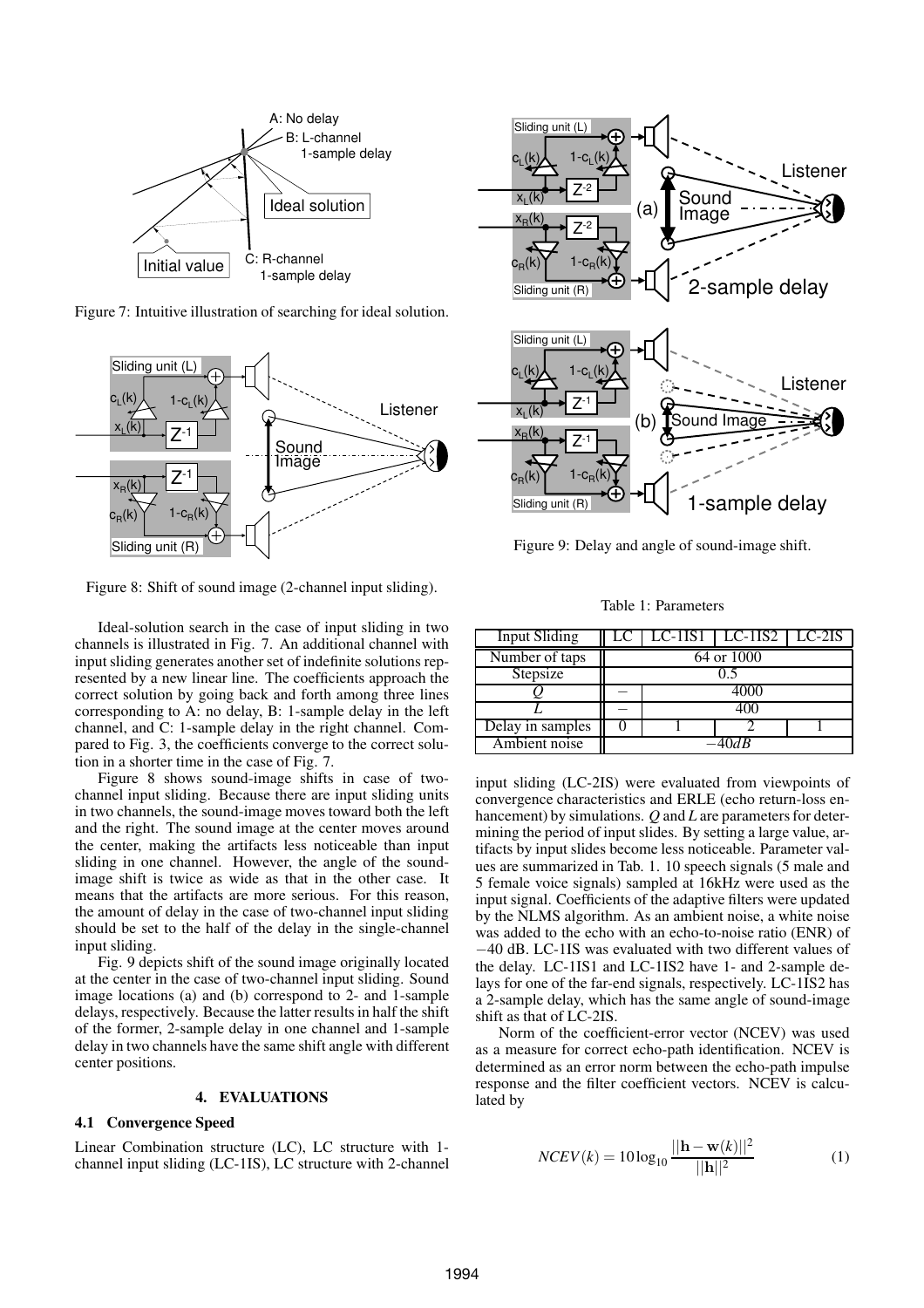

Figure 10: Normalized coefficient-error vector (NCEV) for 64 taps.

where h and  $w(k)$  are the echo path and the filter coefficient vectors, respectively.

NCEV for a 64-tap echo path is shown in Fig. 10. Each curve is an ensemble average of the results for the 10 speech signals. NCEV goes as low as −4.0dB and is saturated in the case of the LC structure. This indicates that the coefficients have not converged to the correct values. When there is a talker change, ERLE will be degraded. The coefficient vector of LC-1IS1 is heading for the true echo-path impulse response. NCEV is reduced to as low as  $-12\overline{dB}$  in 30 sec. LC-1IS2 achieves even better convergence with an NCEV of −13.5dB in 30 sec. It confirms that a larger number of delay samples achieves faster convergence. Speed-up is due to lower interchannel correlation by a larger number of interchannel time lags. However, fast convergence of LC-1IS2 is obtained at the price of twice as wide an angle of soundimage shift as that for LC-1IS1. It should be noted that LC-2IS provides faster convergence with an NCEV of −14.3dB in 30 sec. with exactly the same angle of sound-image shift as that for LC-1IS1.

Shown in Fig. 11 is the NCEV for a 1000-tap echo path. Similar to the 64-tap case, NCEV by LC is saturated at −2.5dB, indicating a failure of correct echo-path identification. LC-1IS2 achieves −8.4dB NCEV in 30 sec. LC-2IS exhibits even faster convergence with a 30-sec NCEV of −9.0dB. When the time for NCEV convergence to −8.0dB is compared, LC-2IS needs 19 sec. with 20% speed-up over LC-1IS2 with 24 sec.

Evolution of ERLE for 1000 tap is depicted in Fig. 12. LC-1IS1 achieves 1dB lower ERLE than those for LC-1IS2 and LC-2IS after 10 sec. This is due to a smaller number of delay samples compared to the other two structures, leading to coefficients that are not sufficiently close to the true solution.

### 4.2 Far-End Signal Quality after Input Sliding

A subjective evaluation was performed to assess the far-end signal quality with simultaneous input sliding in two channels. The triple stimulus/hidden reference/double blind approach [9] was used in the evaluation. Subjects first listen to the reference, the hidden reference, and the far-end signal



Figure 11: Normalized coefficient-error vector (NCEV) for 1000 taps.



Figure 12: ERLE for 1000 taps.

with slides. The order of presentation for the last two were randomly selected. They were then asked to score the latter two with respect to their difference from the reference according to the ITU-R 5-grade impairment scale [10] as shown in Tab. 2. Eight subjects participated in the evaluation. The room layout is illustrated in Fig. 13. Speech samples were 10-second excerpts from those used in simulations. The number of delay samples for LC-1IS was set to 2, *i.e.* LC-1IS2 was evaluated as the conventional structure.

Figure 14 presents the evaluation result. The length of each bar shows an average score for all subjects and speech signals. The 95% confidence interval is represented by the horizontal line at the right end of the bar. LC-1IS and LC-2IS both have lower scores than that of the reference, indicating that input-sliding introduces some degradation in subjective quality. However, LC-2IS with an average score of 4.65 is closer to the reference than LC-1IS with an average score of 4.15.